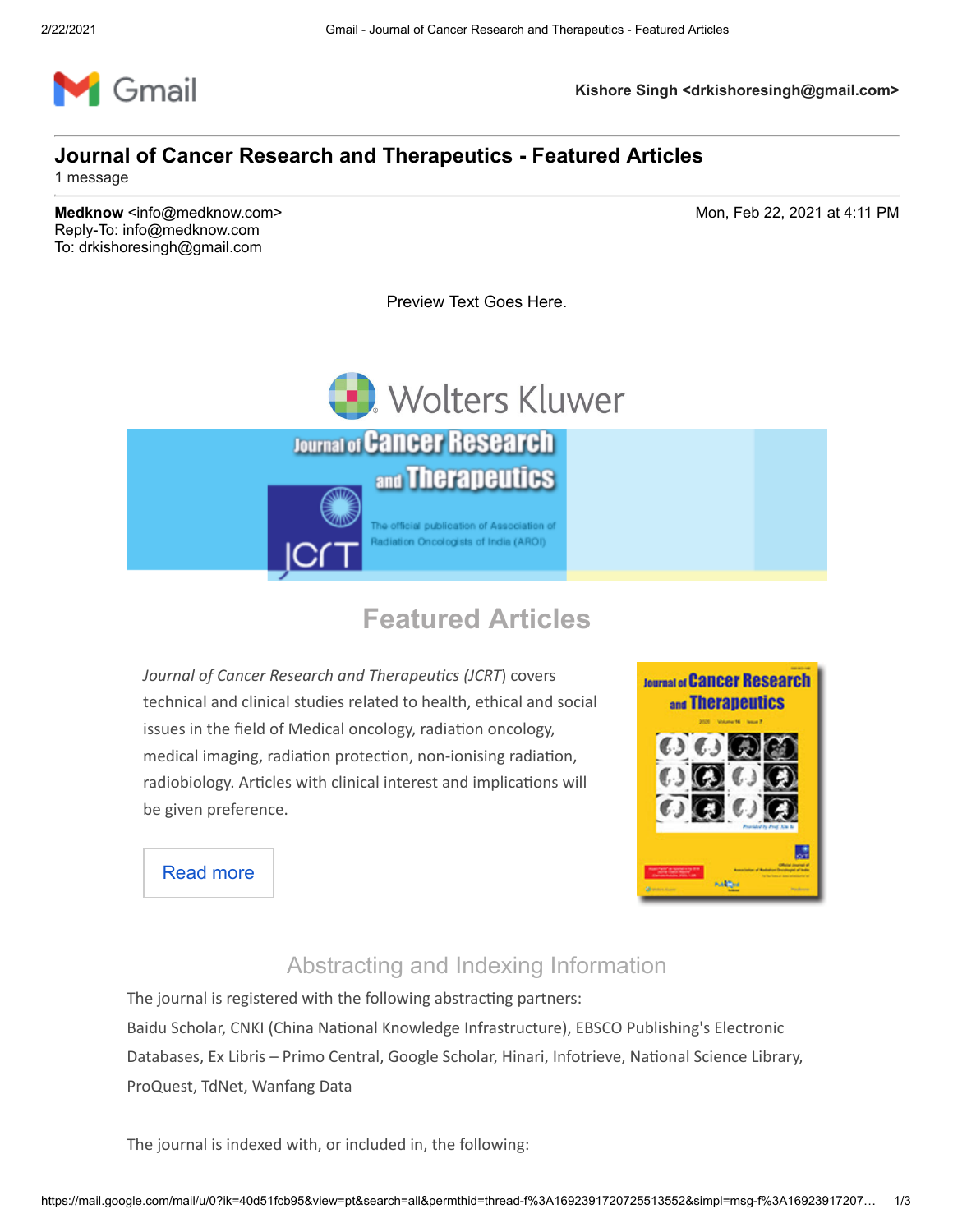2/22/2021 Gmail - Journal of Cancer Research and Therapeutics - Featured Articles

DOAJ, EMBASE/ Excerpta Medica, Indian Science Abstracts, IndMed, MEDLINE/Index Medicus, Scimago Journal Ranking, SCOPUS, Science Citation Index Expanded, Web of Science

## Sign up for e-Table of Contents

Please register here to receive 'Table of Contents' by email as soon as the issue is published online: [https://www.cancerjournal.net/login.asp?rd=alerts.asp](http://go.lww.com/s0n00No0cHg70F4H9k20R0E)

### Submit your article here

Articles can be submitted electronically from [https://www.journalonweb.com/jcrt/](http://go.lww.com/v09c0g0o0RNEFk8oH02H004)

### Most popular articles

#### **[Chinese expert consensus workshop report: Guideline for permanent iodine-125 seeds](http://go.lww.com/Bo049F2Eg000900H0cpNkHR)** implantation of primary and metastatic lung tumors (2020 edition)

Fujun Zhang, Junjie Wang, Jinhe Guo, Xuequan Huang, Zhiyu Guan, Guangyan Lei, Juan Wang, Xin Ye, Xiaogang Zhao, Jing Wang, Ruoyu Wang, Bin Liu, Qing Zhou, Mingfang Zhao, Chuanxin Wang, Yuliang Li

#### Immune-related organizing pneumonitis in non-small cell lung cancer receiving PD-1 inhibitor **treatment: A case report and literature review**

Beibei Yin, Junjuan Xiao, Junwei Li, Xiaohong Liu, Jun Wang

Comparison of I125 seed brachytherapy (radioactive seed brachytherapy) joint threedimensional conformal radiotherapy and stereotactic ablative radiotherapy on early nonsmall **cell lung cancer**

Zhe Zhang, Hongyan Mao, Xingwen Wang, Wei Sheng

#### Correlation between computed tomography imaging and pathological stages and subtypes in **early lung adenocarcinoma**

Xingchen Shang, Benchuang Hu, Feng Gao, Wangang Ren

### Incomplete ablation of colon cancer cells may induce activation of dormant cells: Evidence from **bioinformatics analysis**

Wenli Lin, Jie Liu, Wei Lv, Changling Liu, Yuping Sun, Taiyang Zuo

[Wolters Kluwer India Pvt. Ltd.](http://go.lww.com/WF0oegH9N0u2ERk00H4c000) | Copyright © 2021 All rights reserved. To ensure delivery to your inbox, add [info@medknow.com](http://go.lww.com/jHfH0o2NF009c4kgERv0000) to your address book. A-202, 2nd Floor, The Qube, C.T.S. No.1498A/2 Village Marol, Andheri (East), Mumbai-400059, India.